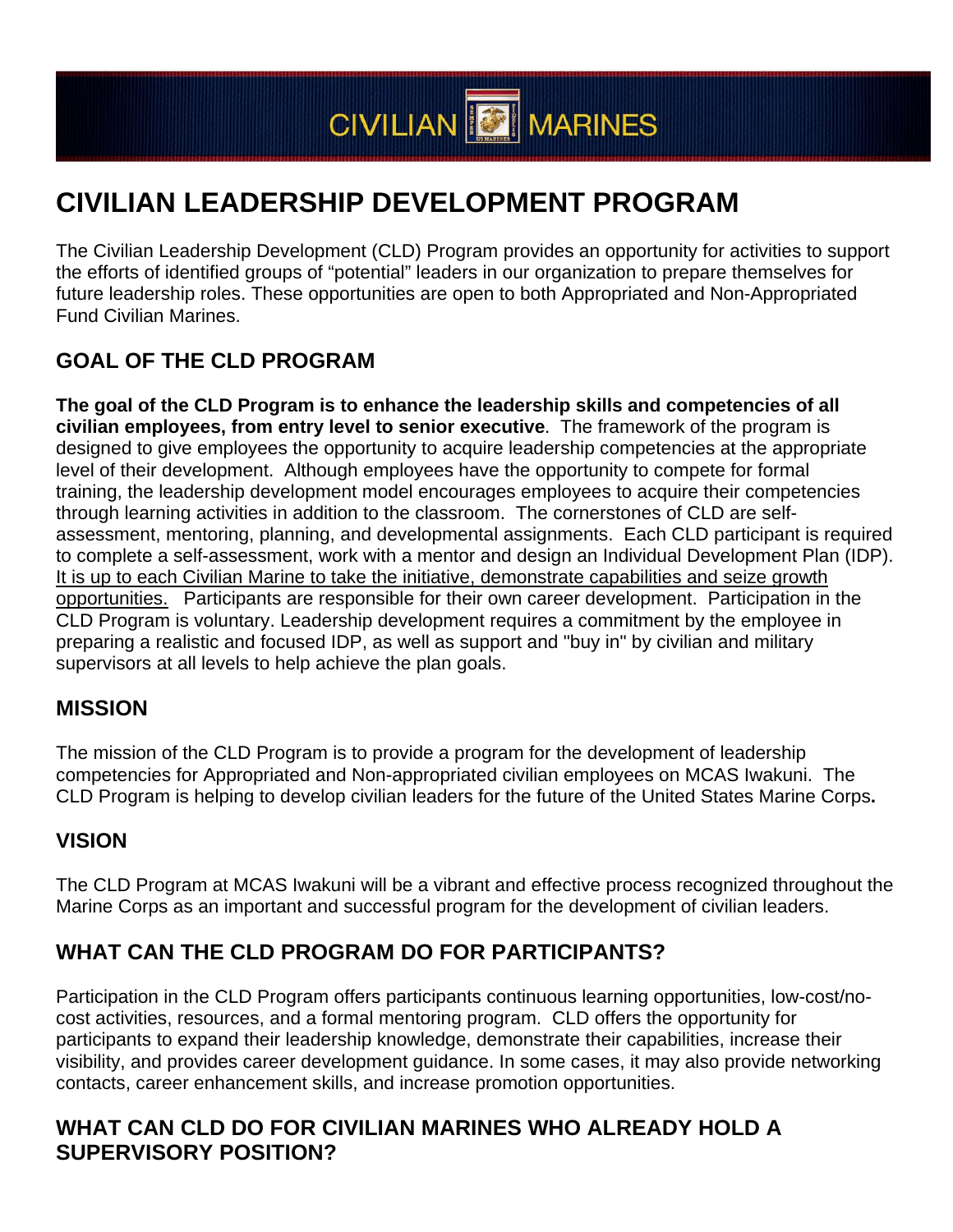For the supervisor, the CLD Program will exercise and sharpen your leadership skills, increase your creativity and risk taking, offer advanced training opportunities, and increase productivity. You will also have the opportunity to network with other supervisors and managers on base to share ideas.

## **Prospective CLD participants must:**

\*\*\* Contact the organization's CLD representative to register.

Primary POC: Arlene Rayos (email: *IWKN\_SMBIwakuniHRO@usmc.mil or* arlene.rayos@usmc.mil,

Alternate POC: Mariko Okada (email: IWKN\_SMBIwakuniHRO@usmc.mil or mariko.okada.ja@usmc.mil

\*\*\* Complete a self-assessment to assess your present skill levels at:

#### **THE OPM WEBSITE: https://cldcentral.usalearning.net**

(Competency assessment is identified on the top right side in the circle. You may need to create an account if you don't have one.)

 **PLEASE NOTE THAT YOU SUPERVISOR MUST ALSO HAVE TO DO AN ASSESMENT FOR YOU.** 

**THE DIAGRAM BELOW IS A GRAPHIC DISPLAY OF THE CLD PROGRAM PROCESS.** 



**What Are CLD Participant Responsibilities & Benefits in This Program** 

- Complete a -Self Assessment.
- Create an Individual Development Plan (IDP) with your Supervisor.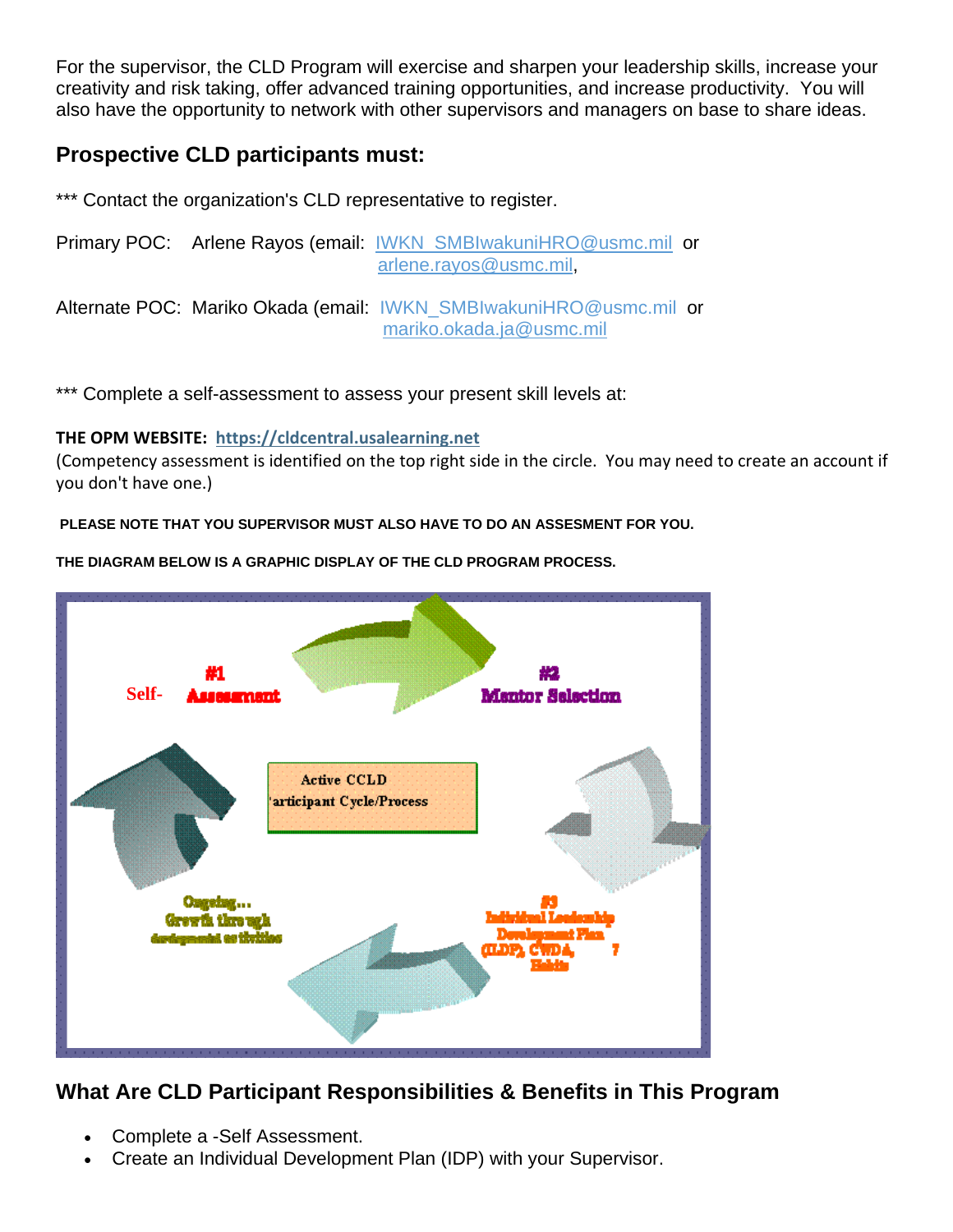- Select and work with a mentor
- Begin working towards the completion of the goals identified on your IDP (to include acquiring courses to meet both core competency enhancements and leadership development enhancements).
- Participate in volunteer or detail assignments to demonstrate acquired knowledge and understanding of leadership.
- Learn new techniques for developing better working relationships, communication skills, time management, developing flexibility skills.
- Develop an understanding of your organization's mission and vision.
- Become a visionary.

## **A Few Reminders about Participation in the Program**

- Participation in this program is strictly **voluntary**.
- The CLD program is not a "fast track" to promotions with guaranteed results. It is up to each participant to take initiative, demonstrate capabilities and seize opportunities.
- Generally, time off is not given to CLD participants during working hours for participation in the program. Attendance at training events during work hours requires management approval.
- An approved IDP and submission of other training and development requests does not guarantee that funding will be available to execute on these items. CLD programs are contingent upon the availability of funding. Anything funded will be approved in advance of the event, in writing.
- A requested mentor has the right to refuse the request. Additionally, at any time a mentor or mentored CLD participant may choose to terminate the relationship.
- A mentored CLD participant **could** choose a mentor in their own chain of command. A selected mentor should be at least two grades higher or have skills or knowledge greater than the mentored employee has. A mentor may be active duty.
- A mentor must be someone other than the individual's first or second level supervisor.

## **HOW TO CREATE AN INDIVIDUALIZED LEADERSHIP DEVELOPMENT PLAN?**

The IDP form is provided at the end of this package and can be found on your TWMS account at: https://twms.navy.mil/login.asp. Just click on **"MY IDP."** Your IDP can be completed-revised at anytime online and saved. Below are some IDP preparation helpful points:

- Determine the gap between the competencies you already possess and the requirements of your target career through your skills inventory/ 360-degree assessment.
- Utilize your mentor and work with them to plan your growth activities and complete your IDP.
- Complete training opportunities that are in line with your IDP, including rotational assignments.
- Utilize web-based courses, which are available at no cost. Take advantage of free training resources.
- Consider non-classroom training activities to sharpen and demonstrate your leadership skills. Volunteering can be an excellent way to gain leadership skills.
- Review your progress at least semi-annually. Update your IDP as required. Revise your goals and objectives. List all your new accomplishments, training, and promotions.

## **WHAT DOES A MENTOR DO FOR A CLD PARTICIPANT?**

A CLD mentor helps the participant identify career goals, develop a career road map, shares career progression advise, offers feedback on strengths and areas of needed improvement, points out opportunities, encourages and motivates, and provides organizational perspective.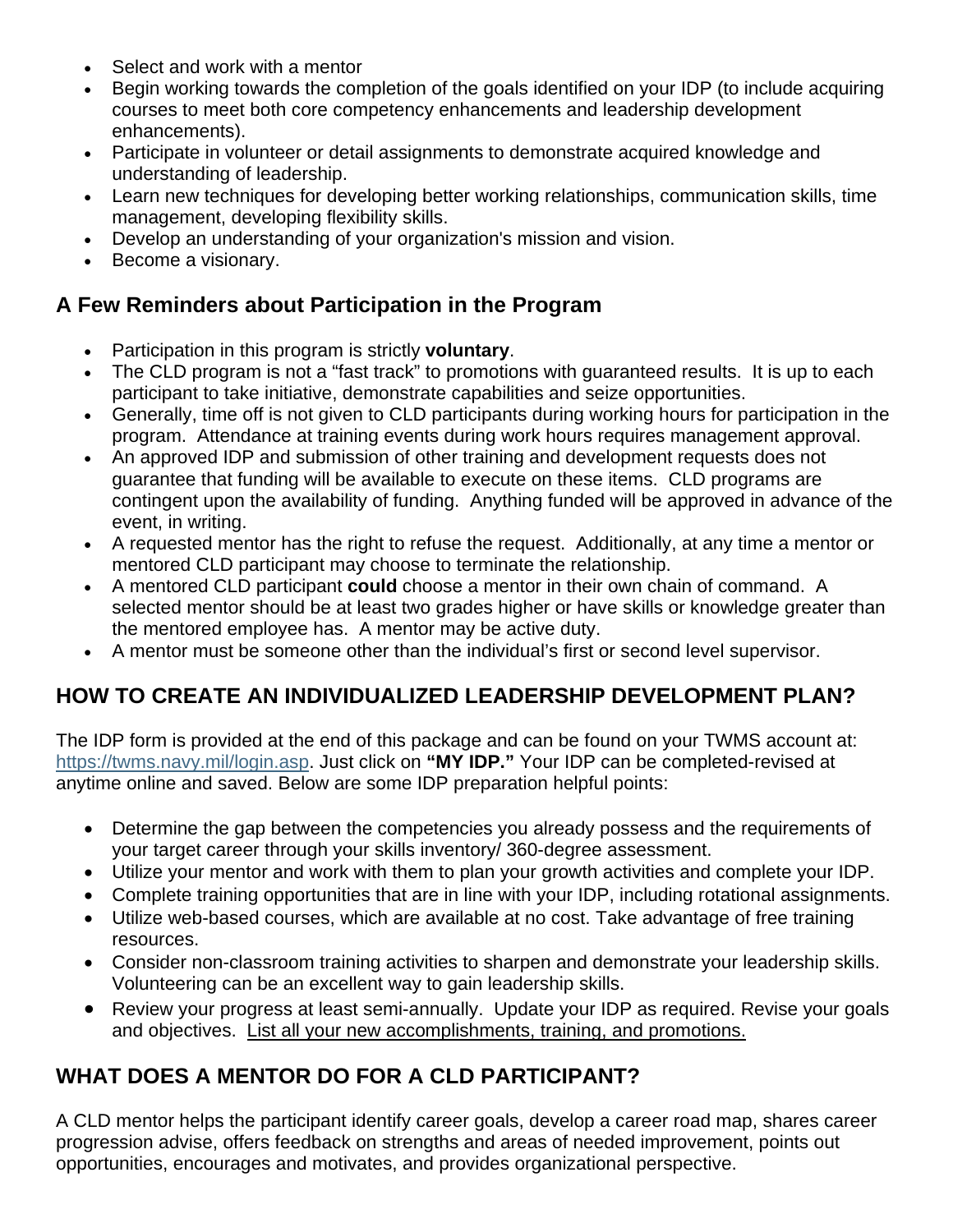## **What are CLD Mentor Responsibilities?**

- A mentor strengthens both the participant and the organization (by both coaching & mentoring to create peak performers for the USMC).
- The mentor coaches an employee in enhancing their skills and intellectual development.
- The mentor passes along organizational information (structure, policies, etc).
- The mentor provides candid feedback to the employee about perceived strengths and developmental needs.
- Mentor's provide feedback on demonstrated competencies and what competencies need to be enhanced.
- Mentor's point out opportunities for the employee to develop and demonstrate (as well as pointing out pitfalls to avoid).
- Mentor's advise the employee on how to deal with real or perceived roadblocks.
- Mentor's encourage and motivate the employee.
- Mentor's build the employee's sense of self and level of self-confidence.
- Mentor's link employees with others who can enhance the employee's learning.
- The mentor serves as a trustworthy sounding board.

## **WHAT ARE DEVELOPMENTAL ASSIGNMENTS?**

Developmental Assignments include assignments to new positions that provide CLD participants with the opportunity to learn new techniques or perform different types of work. These assignments can be short or long term in duration.

The benefits of a development assignment include:

- Broaden knowledge of other functions and departments in the organization
- Prepare for career advancement
- Enhance knowledge or skills in a particular area
- Get exposure to a different career field

#### **Job Rotation**

Job rotation is a career development strategy where an individual temporarily moves laterally into an established or "shadow" position. An employee may complete a series of job rotations depending on the field.

#### **Special Assignments**

A Special Assignment is a learning strategy in which the individual performs temporary duties on a full-time or part-time basis. These temporary duties may be performed within the individual's current organization or outside the organizational structure. An example of a Special Assignment is being assigned to chair an ad hoc cross-functional team.

## **What is the CWDA?**

The Civilian Workforce Development Application is an information technology tool. All CLD participants are expected to obtain a CWDA account; link at: https://cwda.manpower.usmc.mil/ . The CWDA is designed to help USMC civilian employees guide their own professional development. Employees may perform the following actions in the CWDA: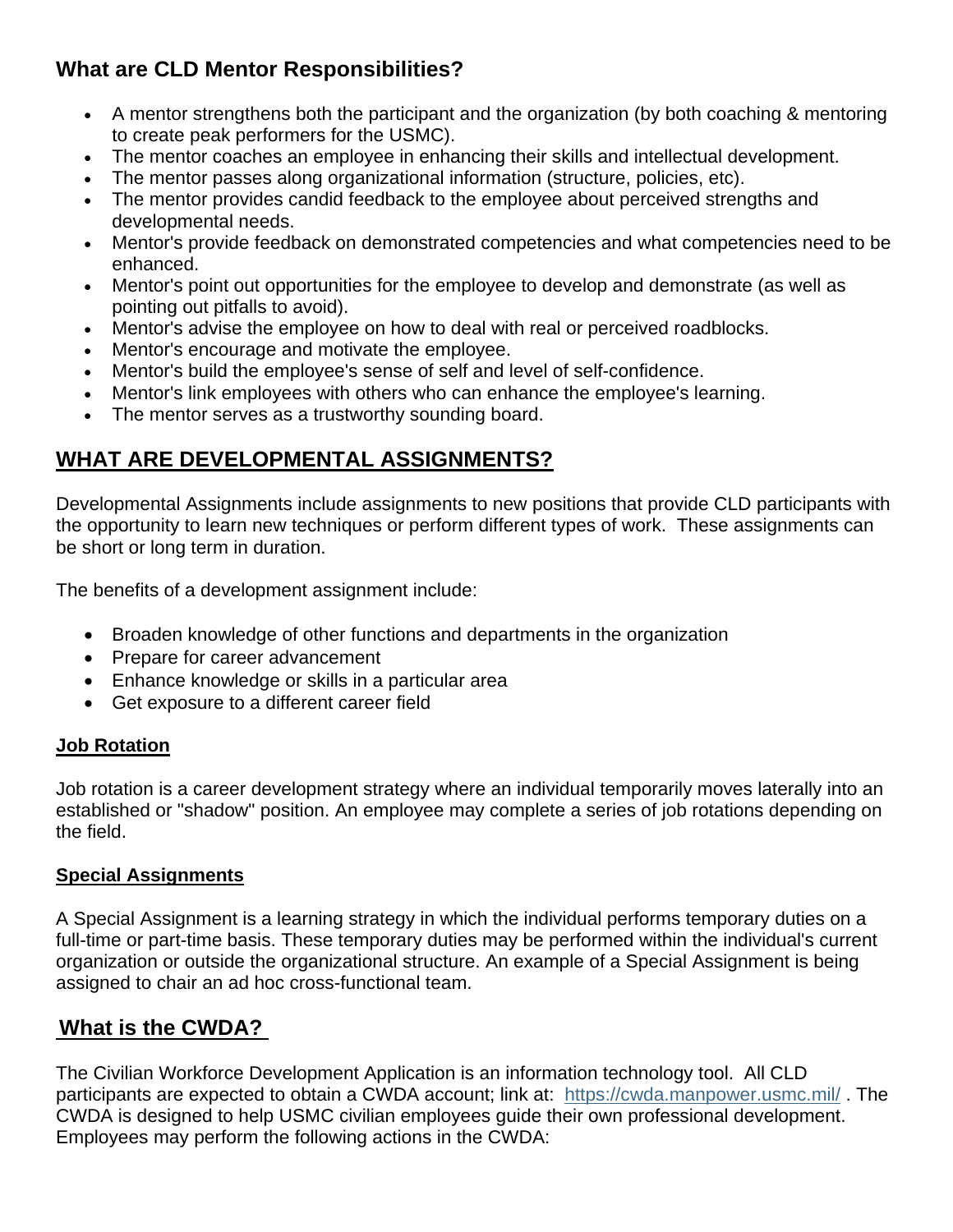- View Competencies
- Create functional/leadership competency/proficiency assessments
- Compare proficiencies against specific COI templates
- Record professional development attributes including academic credentials, certificate requirements, rotational assignment requirements, and internship requirements.
- View positions by series/location

## **CLD HQMC Leadership Development Programs**

| <b>LEADERSHIP</b><br><b>PROGRAM TITLE</b>                      | <b>SCHOOL</b>       | <b>SCHOOL POC</b>                         | <b>GRADE</b>        | COST              | <b>LENGTH OF</b><br><b>PROGRAM</b>       |
|----------------------------------------------------------------|---------------------|-------------------------------------------|---------------------|-------------------|------------------------------------------|
|                                                                | <b>ORGANIZATION</b> |                                           |                     |                   |                                          |
| Aspiring Leader Program USDA<br>(ALP)                          |                     | alp@grad.usda.gov                         | $GS-4-7$            | Organization Fund | Six month program                        |
|                                                                |                     | 202-314-3580                              |                     |                   |                                          |
| New Leader Program<br>(NLP)                                    | <b>USDA</b>         | nlp@grad.usda.gov                         | GS-7-11             | Organization Fund | Six month program                        |
|                                                                |                     | 202-314-3580                              |                     |                   |                                          |
| <b>Executive Leadership</b><br>Program (ELP)                   | <b>USDA</b>         | $e$ lp @ grad.usda.gov                    | GS-11-13            | Organization Fund | One year program                         |
|                                                                |                     | 202-314-3580                              |                     |                   |                                          |
| <b>Executive Potential</b><br>Program (EPP)                    | <b>USDA</b>         | lepp@grad.usda.gov                        | GS-13-15            | Organization Fund | One year program                         |
|                                                                |                     | 202-314-3580                              |                     |                   |                                          |
| <b>Congressional Fellows</b><br>Program                        | <b>USDA</b>         | cfp@grad.usda.gov                         | GS-13-15            | Organization Fund | One year program or<br>six month program |
|                                                                |                     | 202-314-3580                              |                     |                   |                                          |
| Programs for Senior<br><b>Executive Service</b>                | <b>USDA</b>         | 202-314-3580                              | GS-14-15            | Organization Fund | One year program                         |
| DoD Executive<br>Leadership Program                            | DoD                 | DSN: 278-9380 (USMC)                      | GS-12-14 & military | Organization Fund | One year program                         |
| <b>SDSU Leadership</b><br>Certification Program (6<br>courses) | SDSU                | www.neverstoplearning.net<br>619-594-5669 | GS-5-15             | Organization Fund | Six month program                        |
| <b>DLAMP</b>                                                   | DoD                 | DSN: 278-9380 (USMC)                      | GS-13-15            | Organization Fund | Five year program                        |

## **Leadership Development Competencies**

## **The following are the Civilian Leadership Competencies that are considered the stepping-stones of every Civilian Marine's career**:

#### **Core Values**

• Exhibits through personal performance the principles of honor (ethical behavior), courage (mental strength to do what's right) and commitment (technical excellence and quality of work)

#### **Customer Orientation**

- Actively seeks customer input
- Ensures customer needs are met
- Continuously seeks to improve quality of services, products and processes

#### **Decisiveness/ Flexibility**

- Takes action and risks when needed
- Makes difficult decisions when necessary
- Adapts to change in work environment
- Effectively copes with stress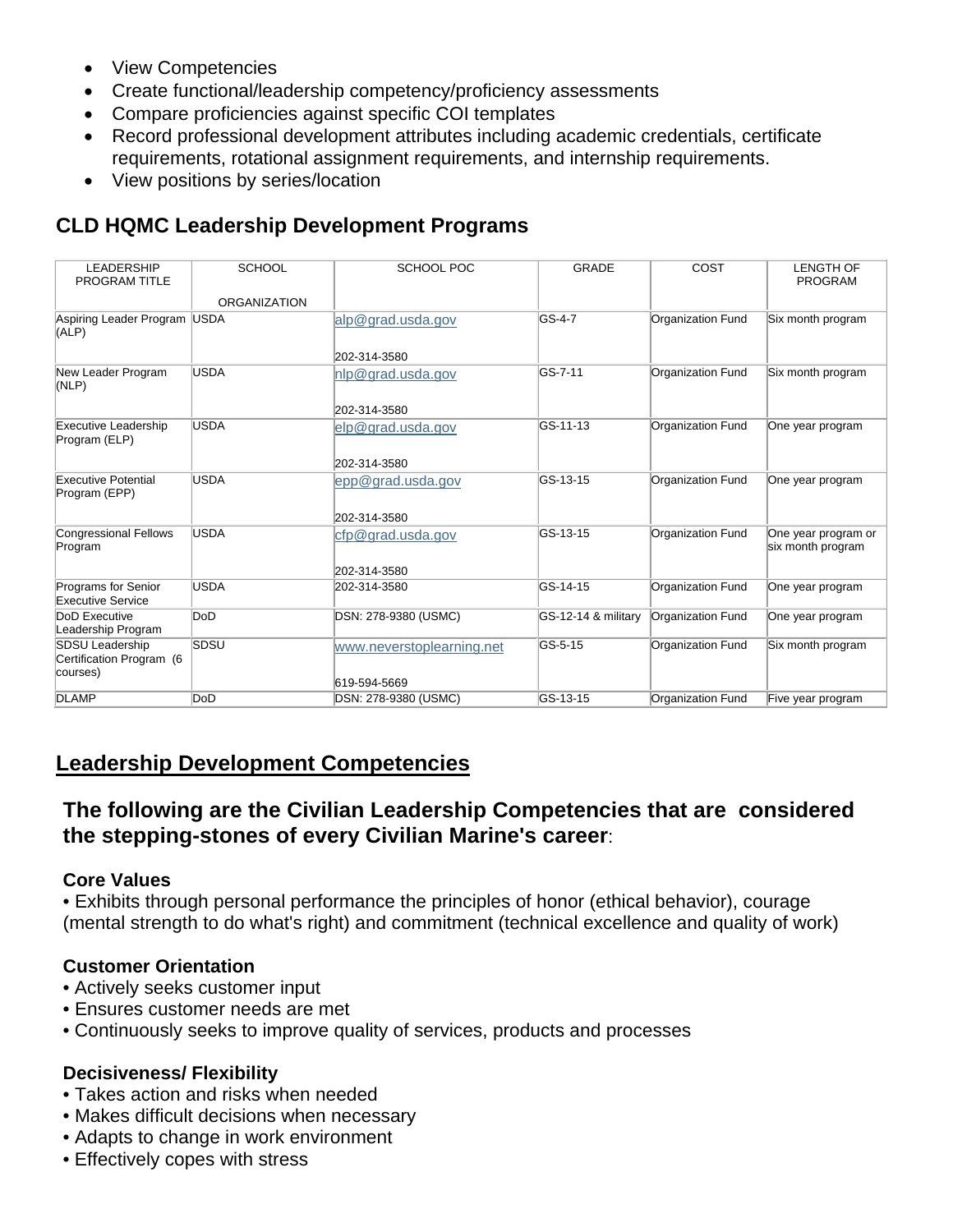#### **Diversity Awareness**

• Respects and values the differences and perceptions of different groups/individuals

#### **Interpersonal/Team Skills**

- Considers and responds appropriately to the needs, feelings, capabilities, and interest of others
- Provides feedback
- Treats others equitably

#### **Mission/Organization Awareness**

• Possesses knowledge of the mission and organization of the Marine Corps including an understanding of how the organization fits into the entire Department of the Navy

#### **Oral Communication**

• Listens to others

• Makes clear and effective oral presentations to individuals and groups (NOTE: Use of sign language interpreter may be appropriate for persons who are deaf or hard of hearing)

#### **Problem Solving**

- Recognizes and defines problems
- Analyzes relevant information
- Encourages alternative solutions and plans to solve problems

#### **Quality Principles**

• Understands and applies quality principles such as teamwork, quantitative decision making, and continuous process improvement to meet or exceed customer expectations

#### **Self-Direction**

- Realistically assesses own strengths, weaknesses, and impact on others
- Seeks feedback from others
- Works persistently towards a goal
- Demonstrates self-confidence
- Invest in self-development
- Manages time effectively

#### **Technical Competence**

• Demonstrates technical proficiency and an understanding of the impact in areas of responsibility

#### **Written Communication**

- Communicates effectively in writing
- Reviews and critiques others writing

## **Supervisory Competencies**

#### **Change Management**

• Serve as positive agent for changes in the organization's structural alignment, climate, or operational processes

• Learn about and proactively advocates and influences the adoption of promising new ideas, methods, services, and products from knowledge of best practices in government and industry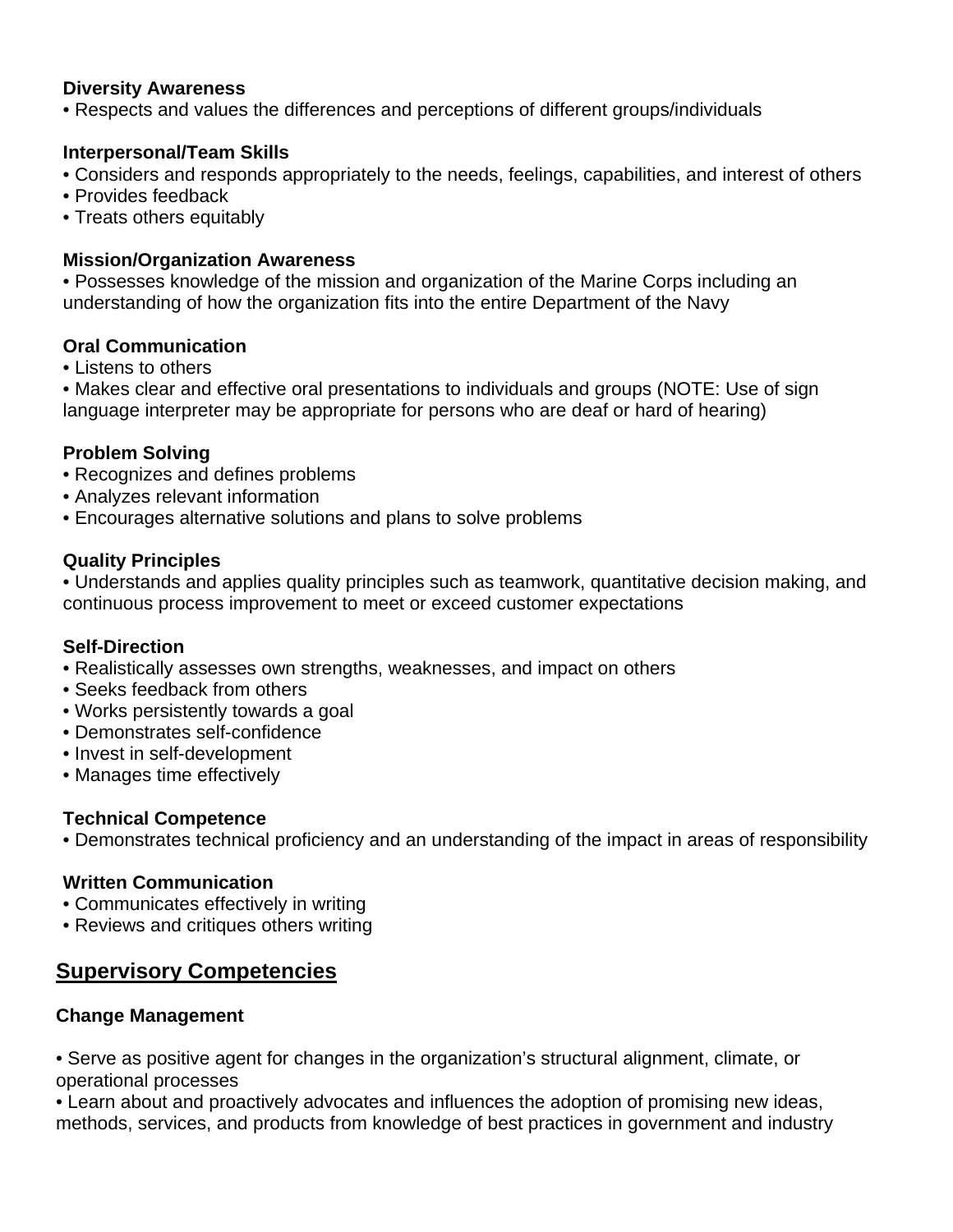#### **Coaching/Counseling**

• Develops skills in observation, listening, and One–on–one teaching, applies them to assist others to learn continually improve their performance; and provides effective feedback

#### **Conflict Management**

• Anticipates and seeks to resolve confrontations, disagreements, and complaints in a constructive manner

#### **Human Resources Management**

• Ensures effective recruitment, selection, training, performance appraisal, recognition and corrective/disciplinary action

• Promotes affirmative employment, good labor relations and employee well being

#### **Influencing/Negotiating**

- Networks with, and provides information to key groups and individuals
- Appropriately uses negotiation, persuasion and authority in dealing with others to achieve goals

#### **Managing a Diverse Workforce**

- Recognizes the values of cultural, ethnic, gender, and other individual differences
- Provides employment and developmental opportunities for a diverse workforce

#### **Situational Leadership**

• Demonstrates and encourages high standards of behavior

• Adapts leadership styles to situations and people. Empowers, motivates and guides others. Team **Building** 

• Fosters cooperation, communication, and consensus among groups

\*\***The document below is the Department of the Navy online Individual Development Plan (IDP) that is required for participation in the CLD Program. I IDP should be developed annually and revised as required**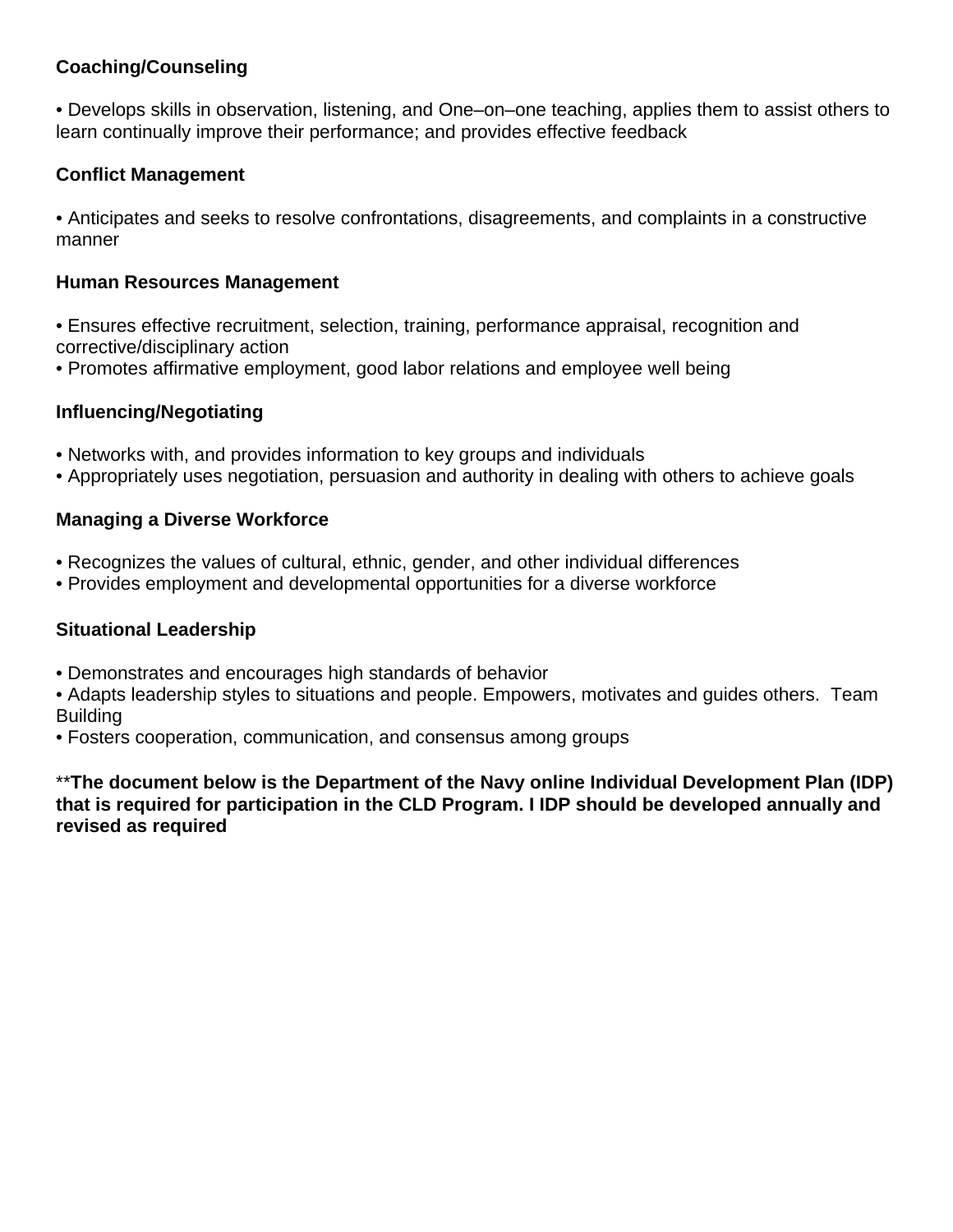| DEPARTMENT OF NAVY<br>INDIVIDUAL DEVELOPMENTAL PLAN                                                                                                                                                                                                                                                                                                                                                                                                                                                                                                      |                                             |                                                     | The Individual Development Plan serves<br>as a career development roadmap and blue<br>print for an individual to effectively<br>plan and map out a career. |                         |        |                                                                       |                                         |                                                           |
|----------------------------------------------------------------------------------------------------------------------------------------------------------------------------------------------------------------------------------------------------------------------------------------------------------------------------------------------------------------------------------------------------------------------------------------------------------------------------------------------------------------------------------------------------------|---------------------------------------------|-----------------------------------------------------|------------------------------------------------------------------------------------------------------------------------------------------------------------|-------------------------|--------|-----------------------------------------------------------------------|-----------------------------------------|-----------------------------------------------------------|
| <b>SECTION I (Employee Section)</b>                                                                                                                                                                                                                                                                                                                                                                                                                                                                                                                      |                                             |                                                     |                                                                                                                                                            |                         |        |                                                                       |                                         |                                                           |
| 1. Name (Last, First, Middle Initial):<br>TERPIN, JOEY L.                                                                                                                                                                                                                                                                                                                                                                                                                                                                                                |                                             |                                                     | 2. Current Position Title:<br>HR SPECIALIST                                                                                                                |                         |        |                                                                       | $3.$ SSN<br>(Last 4)<br>digits)<br>1234 |                                                           |
| 4. Career Group and Pay Schedule<br>and Band:<br><b>STANDARD YA 2</b>                                                                                                                                                                                                                                                                                                                                                                                                                                                                                    | <b>Nidterm</b><br>$5. \Box$ Annual<br>Final | 6.<br>Rating Period:<br>From: 4/30/06<br>To: 5/1/07 |                                                                                                                                                            |                         |        | 7. Mentor's<br>Name/Title/Phone<br>Number: ( <i>if</i><br>applicable) |                                         |                                                           |
| 8. Organization:<br><b>OCHR NAVY YARD</b>                                                                                                                                                                                                                                                                                                                                                                                                                                                                                                                | year)                                       | 9. Fiscal Year: (Funding<br>2006                    |                                                                                                                                                            | 10. Date:<br>05/23/2006 |        | 11. No<br>further<br>development<br>desired or<br>needed.             |                                         | Check here<br>in the box                                  |
| 12. a. Career goal: (short term 1 to 3 years)                                                                                                                                                                                                                                                                                                                                                                                                                                                                                                            |                                             |                                                     |                                                                                                                                                            |                         |        |                                                                       |                                         | b. Career goal: (long-term 3 years or more)               |
| By January 2007, I would like to attain the<br>To become a Director for leading a<br>position as a<br>training division & overseeing the<br>development and career growth of<br>HR Program Manager in Employee Development<br>government employees                                                                                                                                                                                                                                                                                                       |                                             |                                                     |                                                                                                                                                            |                         |        |                                                                       |                                         |                                                           |
| Developmental Programs: a. I am in the following program Executive Development Leadership<br>13.<br>Program IExecutive Leadership Program IHR Intern Program Icareer Program Intern ISCEP IFederal<br>Executive Institute <i>Presidential Management Fellow Defense Leadership and Management Program</i> D<br>Supervisory Training Program □ Other<br>b. I want to be in the following program: Executive Development Leadership Program Executive<br>Leadership Program IHR Intern Program Icareer Program Intern ISCEP IFederal Executive Institute I |                                             |                                                     |                                                                                                                                                            |                         |        |                                                                       |                                         |                                                           |
| Presidential Management Fellow Defense Leadership and Management Program OSupervisory Training<br>$Program$ Other                                                                                                                                                                                                                                                                                                                                                                                                                                        |                                             |                                                     |                                                                                                                                                            |                         |        |                                                                       |                                         |                                                           |
| 14.<br>Supervisor Notes/Comments:                                                                                                                                                                                                                                                                                                                                                                                                                                                                                                                        |                                             | SECTION II (Supervisor Section)                     |                                                                                                                                                            |                         |        |                                                                       |                                         |                                                           |
| <b>SECTION III</b>                                                                                                                                                                                                                                                                                                                                                                                                                                                                                                                                       |                                             |                                                     |                                                                                                                                                            |                         |        |                                                                       |                                         |                                                           |
| 15. Employee's Signature<br>te                                                                                                                                                                                                                                                                                                                                                                                                                                                                                                                           | Da                                          | 16. Supervisor's Signature<br>te                    |                                                                                                                                                            | Da                      | Office | Employee's Copy □ Training                                            |                                         | 17. $\Box$ Supervisor's Copy $\Box$<br>Copy Mentor's Copy |

 $\bigg)$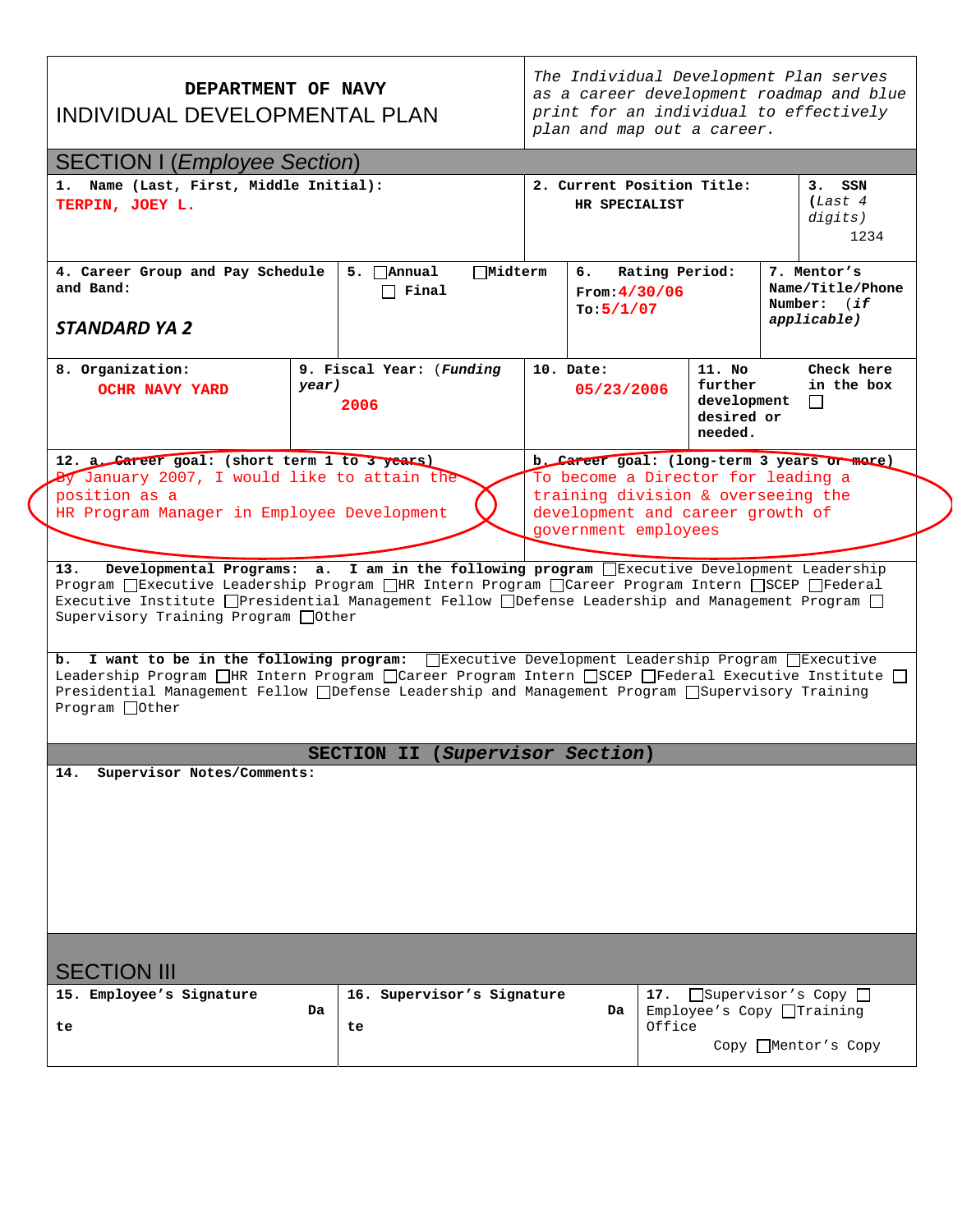## **Headquarters Marine Corps Academic Degree Program**

## **OVERVIEW**:

The Academic Degree Program (ADP) provides limited financial assistance for employees seeking an academic degree to cover job related courses.

‐‐‐‐‐‐‐‐‐‐‐‐‐‐‐‐‐‐‐‐‐‐‐‐‐‐‐‐‐‐‐‐‐‐‐‐‐‐‐‐‐‐‐‐‐‐‐‐‐‐‐‐‐‐‐‐‐‐‐‐‐‐‐‐‐‐‐‐‐‐‐‐‐‐‐‐‐‐‐‐‐‐‐‐‐‐‐‐‐‐‐‐‐‐‐‐‐‐‐‐‐‐‐‐‐‐‐‐‐‐‐‐‐‐‐‐‐‐‐‐‐‐‐‐‐‐‐‐‐‐‐‐‐‐‐‐‐‐‐‐‐‐‐‐‐‐‐‐‐‐‐‐‐‐‐‐‐‐‐‐

---------------------------------------------------------------------------------------------------------------------------------------

This program is part of the Civilian Leadership Development (CLD) Program.

The guidelines in this handbook comply with the requirements of MARADMIN 433/10 and established HQMC fiscal procedures.

## **Participant Eligibility Requirements**:

All civilian employees at MCAS Iwakuni are eligible to participate in the HQMC ADP except:

- Employees occupying a position that is accepted from competitive service because of its confidential policy-determining, policy making, or policy-advocating character.
- Non-appropriated fund employees
- Employees not enrolled and actively participating in the CLD Program. ADP participants must be enrolled and remain active in the HQMC CLD Program, which includes taking a leadership skills assessment, selecting a mentor, working with the mentor and supervisor to develop an Individual Leadership Development Plan (ILDP) based on the skills assessment, complete all activities per the ILDP, and update the assessment and ILDP as needed.

## **ADP Requirements:**

- CLD assists the members taking job related courses in obtaining college degrees.
- The academic degree training funded through the ADP must be part of a degree-seeking program that supports organizational objectives and leads to improvements in organizational or individual performance.
- All training funded through the ADP must be conducted by an institution that is accredited by a nationally recognized body to provide a curriculum of post-secondary education. Additionally, the institution must not discriminate on the basis of political affiliation, race, color, religion, national origin, sex, marital status, sexual orientation, status as a parent, age, or handicapping condition.
- Applicant must agree to and sign a continued service agreement that equals three times the length of time spent in ADP-funded training, to commence following the completion of the last class in the program or when the participant withdraws. Unless otherwise specified by the institution, time spent in training will be calculated using the HQMC ADP formula.

ADP cannot be used in conjunction with any other tuition reimbursement program funded by another federal source with no payback requirement (i.e. Montgomery GI Bill, Pell Grants). ADP participants may still use these sources for tuition assistance, but not for the same courses funded through ADP. Engaging in this activity constitutes fraud and is punishable by law.

- Payment will not be made until the participant receives a passing grade and provides a copy of that grade to the CLD Administrator.
- ADP tuition assistance is subject to availability of funds and is not guaranteed for every course required to complete a degree.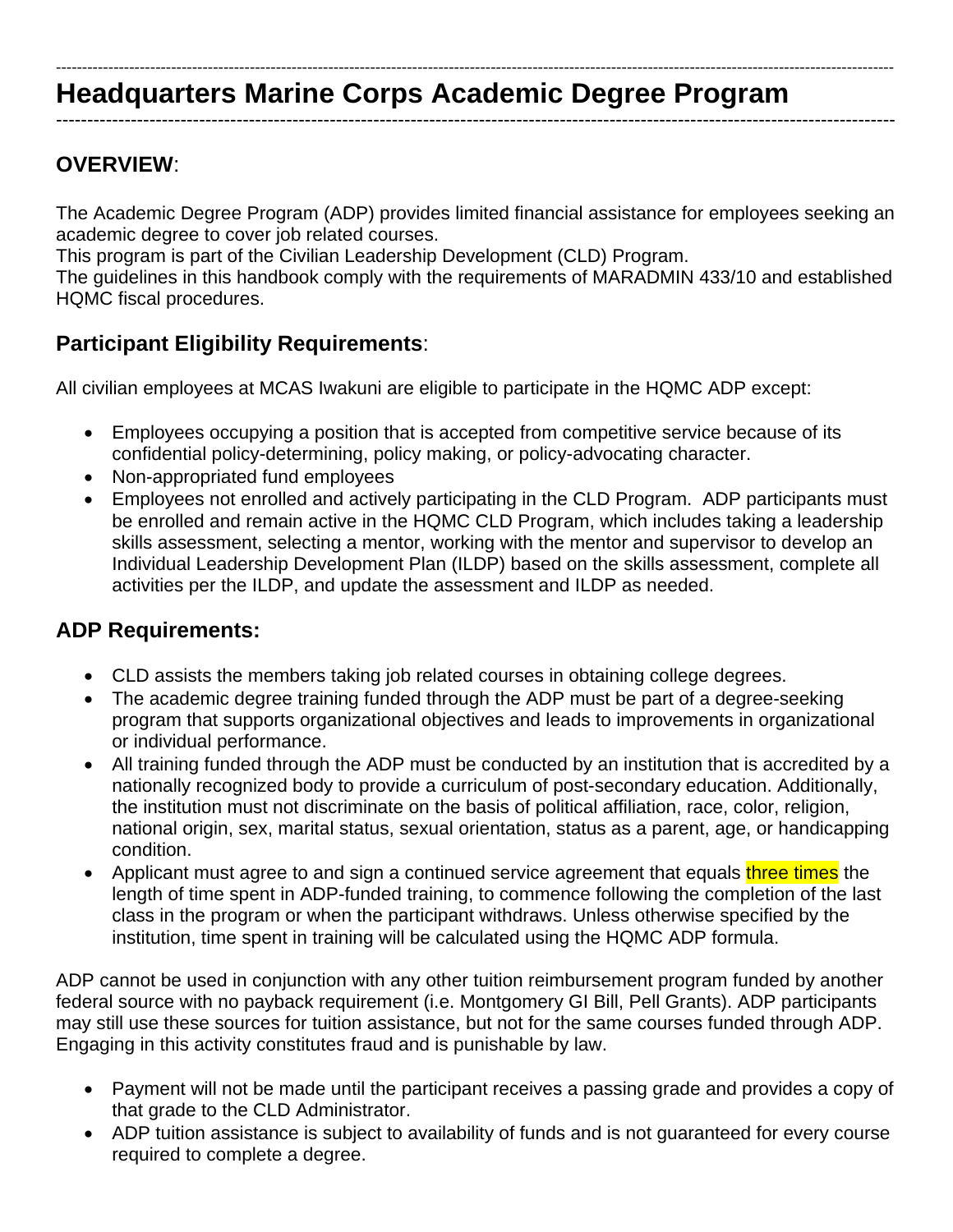ADP participants must follow all procedures for requesting tuition assistance, registering for classes, canceling or substituting classes, verifying successful completion, and all other program requirements. Failure to do so may result in personal liability for any balance due to the college or university, as well as possible termination from the CLD and ADP programs.

## **ADP Process and Procedures**

The ADP application, funding requests, and payment process and procedures are outlined below. For more information or to apply, please contact:

Primary POC: Arlene Rayos (email: arlene.rayos@usmc.mil) Alternate POC: Mariko Okada (email: mariko.okada.ja@usmc.mil)

#### **Step 1: Application**

To enroll, complete the following and submit to the CLD Administrator:

- CLD Application
- CLD Self-Assessment
- Mentor Agreement
- Individual Leadership Development Plan (ILDP)
- Copy of most recent performance plan
- Copy of PD

------------------------------------------------------------------

#### **After Become CLD participants:**

- ADP Application (Include all courses need to be taken in each Fiscal Year)
- Copy of the required curriculum
- SF-182 & Continued Service Agreement (Need separate SF-182 for each course)
- Course Description
- Tuition Cost Info

#### **Step 2: Training Requests (SF-182)**

Once the application is approved, complete and submit training requests using the SF-182 form and instructions provided by the CLD Administrator. Keep in mind the following:

- A separate SF-182 must be submitted for each course and be submitted at least 2 weeks prior to the start date of the course.
- Ensure the required documentation on tuition and other costs are submitted with your SF-182 to avoid unnecessary delays in processing your request. This includes the course description and documentation from your school on tuition cost.

#### **Step 3: Purchasing books and resources materials**

 Due to limited funding, textbooks and class material will not be funded; it is the responsibility of the participant to purchase textbooks and resource materials for classes/training.

#### **Step 4: Course Cancellations and Substitutions**

 Cancellations and substitutions should be restricted only to reasons outside your control, such as prerequisites you were not informed of before the class started.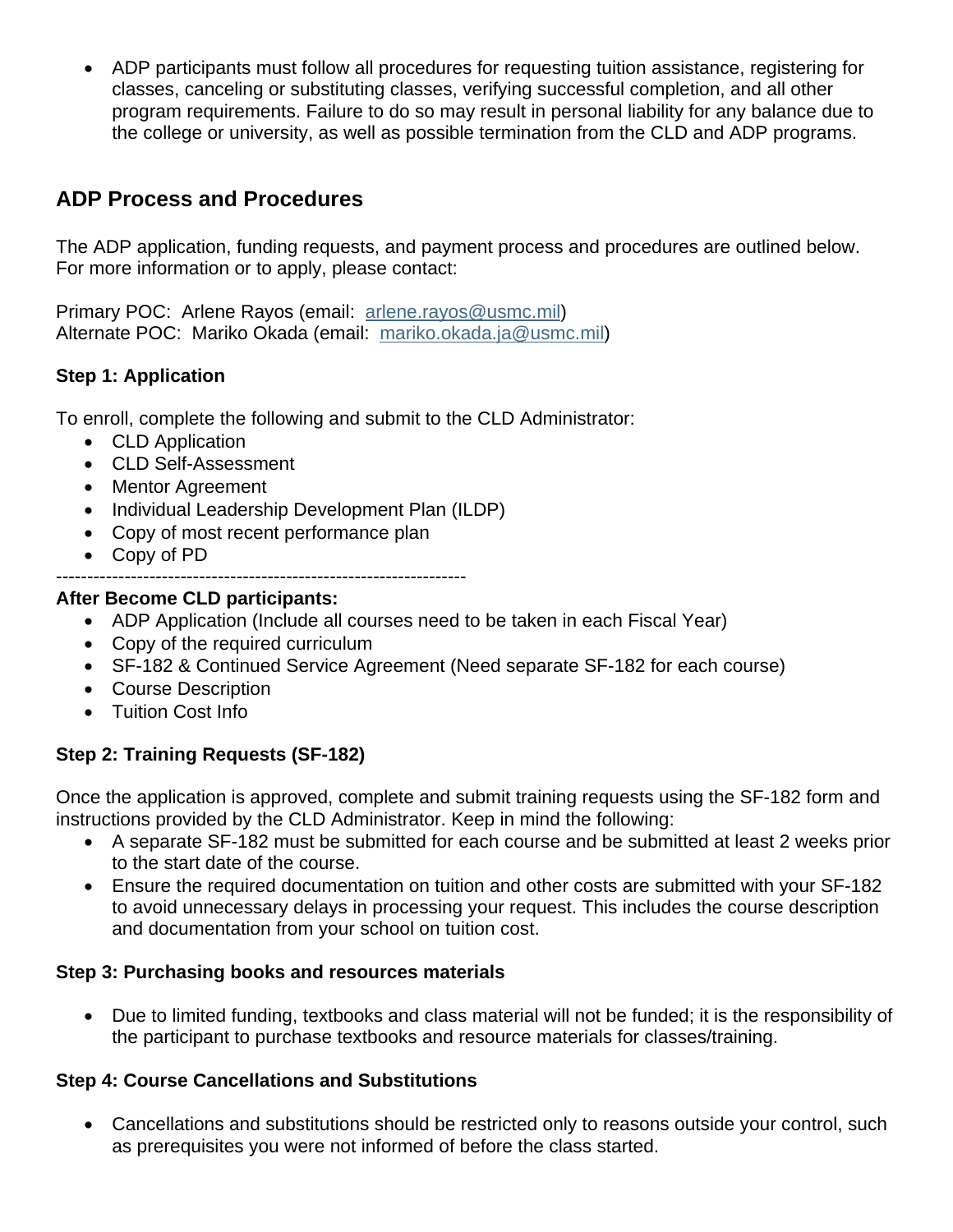- If you drop out of a course after the drop-add date, you will be responsible for any payment due for that course.
- To cancel a course prior to the drop-add date, contact the CLD Administrator immediately to cancel the SF-182.
- To substitute another course prior to the drop-add date, contact the CLD Administrator immediately to cancel the SF-182, and submit a new SF-182 for approval. No substitutions will be made for course(s) that are already in progress.
- Cancelling a pre-approved course without a concurrent replacement SF-182 does not preserve ADP funding for later use.

#### **Step 5: Payment Receipt**

For CLD Administrator to check and secure the budget to meet actual tuition amount paid to school, submit the Payment Receipt to CLD Administrator within 2 weeks from the receipt date.

#### **Step 6: Notifying CLD Administrator of course completion to ensure payment**

- As soon as possible, but no later than 30 days following the completion of the course, forward a copy of your official grade report to your CLD Administrator.
- Payment will not be made until it is verified that a satisfactory grade was received for the course. For the purpose of payment, a satisfactory grade is "C" or above for undergraduate study, and "B" or above for graduate work.
- If you failed to finish the course or did not receive a satisfactory grade, you will be responsible for payment.
- The government payment should occur within 30 days after we receive your official grade report.